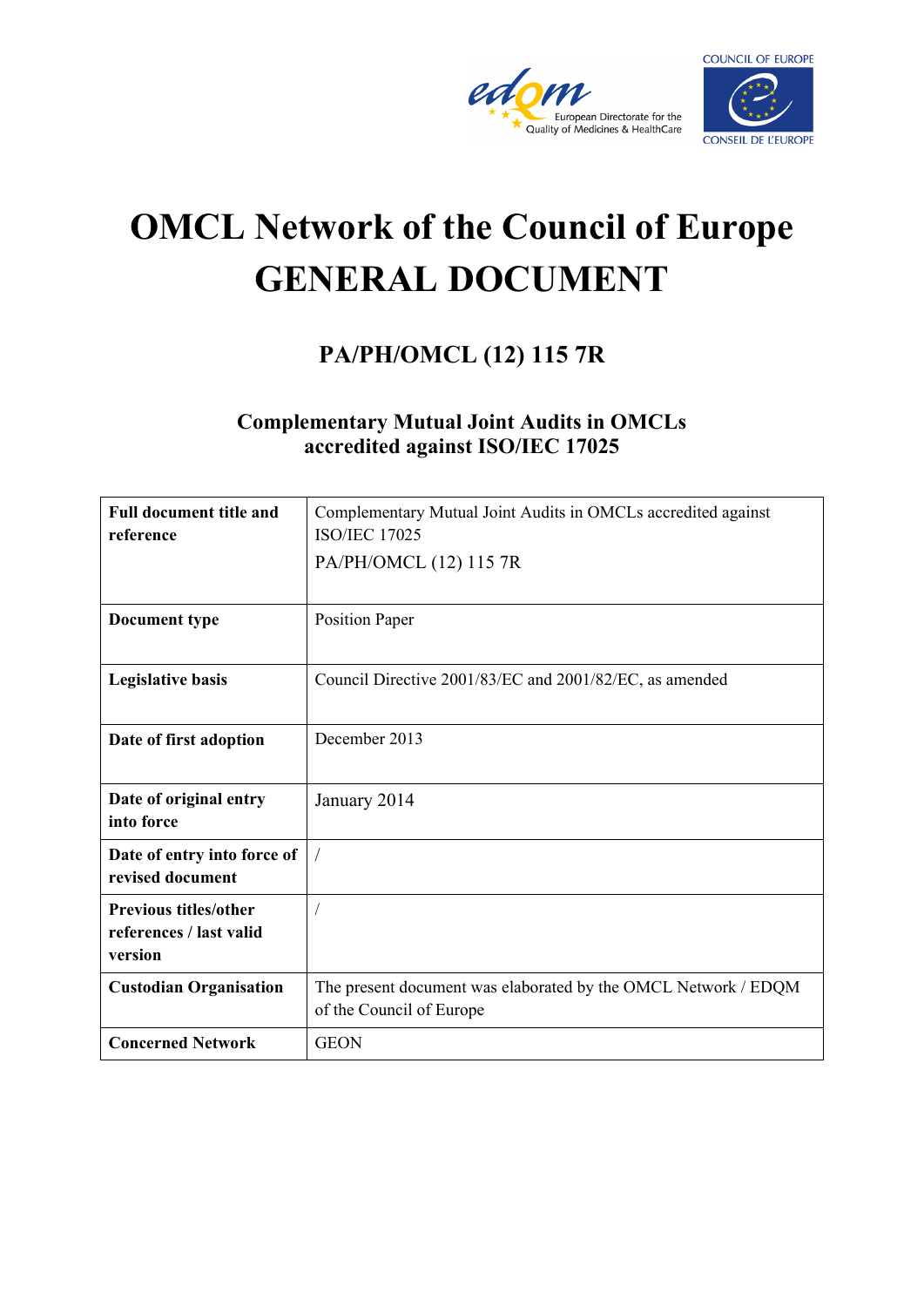## **Complementary Mutual Joint Audits in OMCLs accredited against ISO/IEC 17025**

#### **Position Paper of the GEON**

#### **Introduction**

According to the terms of reference of the General European OMCL Network (GEON), the voluntary sharing of work, competences and results relies on the principles of mutual confidence and recognition and is based on a common approach regarding the quality management system and on the acceptance of harmonised working procedures. The same document lists among the responsibilities of members of the Network, *"Acceptance of external audits covering ISO/IEC 17025 and specific Official Medicines Control Laboratory (OMCL) Network guidelines including an appropriate evaluation of both the technical level and managerial level covering aspects of independence, confidentiality and conflicts of interest for all internal and subcontracting activities"*. In addition, the European Pharmacopoeia is another commonly agreed standard of the Network.

To become and stay member of the GEON, an OMCL has to conform to the above quality standards. An OMCL has currently two alternative ways, accreditation or Mutual Joint Audit (MJA), to present its conformance. It is up to an OMCL if the accreditation, the MJA or a combination of both is chosen. In ideal cases, but no mandatory, each OMCL being a member of the Network should have undergone an MJA once, whenever the accreditation system is preferred as regular surveillance tool.

#### **Accreditation and MJA**

#### *Accreditation*

Accreditation is performed according to Regulation (EC) 765/2008 by national accreditation bodies (NABs). Accreditation has a legal basis, is internationally well-known and recognised also outside the OMCL Network. Some OMCLs are obliged by national law to undergo accreditation. An OMCL under accreditation has to provide evidence to the accreditation body that it conforms to the ISO/IEC standard 17025 and to other standards which are part of the QMS (including the specific guidelines elaborated and adopted by the Network and the Ph. Eur.).

From the OMCL Network point of view, exclusive accreditation has some weaknesses:

- The OMCL Network documents are not the main focus of an accreditation audit and are not necessarily taken into consideration.
- The national accreditation bodies have to deal with a large range of areas and products. This means that the NABs need a vast range of expertise and experts for the various audits and might have difficulties finding suitable auditors for OMCLs.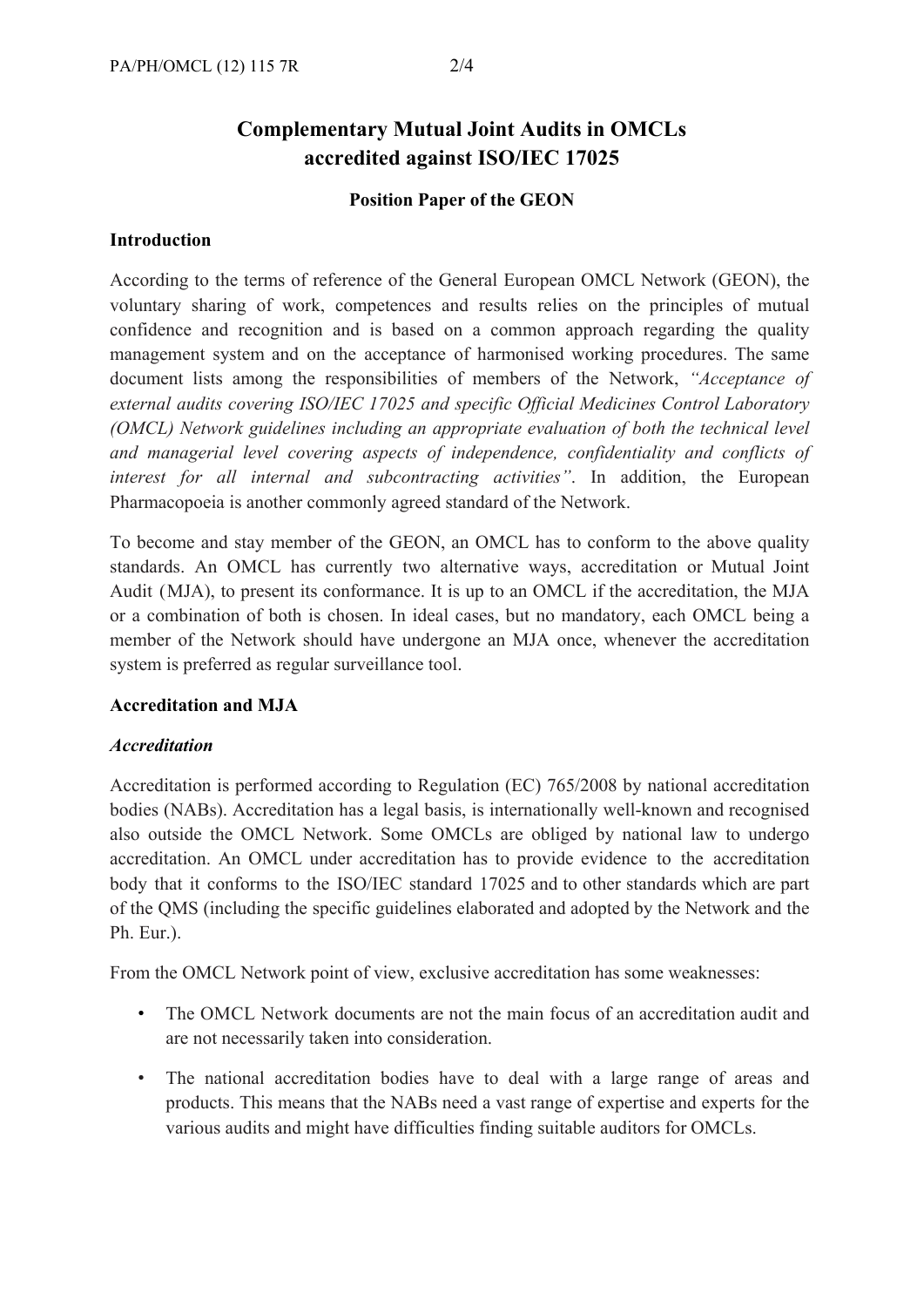#### *Mutual Joint Audit*

The MJA is an OMCL-specific assessment that focuses more on the tasks characteristic of an OMCL but is also based on the above mentioned standards. The system of MJAs is wellknown within the OMCL Network and is therefore regarded as the best adapted and cost effective tool to demonstrate the competence of a laboratory to the peers within the Network and thus obtain and maintain a documented quality status within the Network.

The MJA audits reflect the various scopes and specific obligations of the OMCLs which are members of the Network. MJAs performed by the EDQM together with auditors coming from the OMCL Network are highly accepted by the OMCLs due to the auditors´ in-depth knowledge of the specific scopes of the audited OMCLs. This is extremely important for the technical part of the audit. Since the MJA-auditors come from other OMCLs and from the EDQM, the diversity of assessments is expected to be less than among those performed by the national accreditation bodies. It is also advantageous that the MJA auditors are trained at EDQM to harmonise the decision making process during MJAs. Therefore, MJAs are supposed to ensure a higher level of harmonisation in the application of quality standards and guides within the OMCL Network.

From the OMCL Network point of view, exclusive MJA has some weaknesses:

- the MJA auditors are not necessarily aware of specific national regulations and the communication language is not necessarily the official one of the OMCL.
- MJA is not widely known and recognised outside the Network.

#### **Mutual recognition of Accreditation and MJA**

Both accreditation and MJA have their advantages and some laboratories of the Network have either accreditation or MJA, whereas others have undergone both assessments on a voluntary basis.

In order to rationalise the assessment by the two systems (accreditation and MJA), negotiations between OMCLs, the EDQM Secretariat and representatives of the European Cooperation for Accreditation (EA) have re-started in 2012 aiming at combining the benefits of accreditation and MJA in an optimal way to avoid duplication of work by joining forces of the two. To support these efforts a position paper has been established by two members of the Advisory Group of the GEON (*PA/PH/OMCL (12) 63*) to be used in the discussions with the  $EA<sup>1</sup>$ . Meanwhile the Laboratory Committee, which is a body of the EA, and to which the EDQM has observer status, has signalled "to support developing cooperation between the NABs and the EDQM based on the sharing of audit results. Common audits could also be performed when the scheduling allows them and the assessors are qualified by both the NAB and the EDQM, that is to say when the team composition is agreed by both the NAB and the  $EDOM."$ <sup>2</sup>

 <sup>1</sup> This document is available to the Network members via OMCLnet.

<sup>&</sup>lt;sup>2</sup> Extract from the minutes of the  $24<sup>th</sup>$  EA Laboratory Committee Meeting,  $19<sup>th</sup>$ -20<sup>th</sup> September 2012, Oslo, Norway.